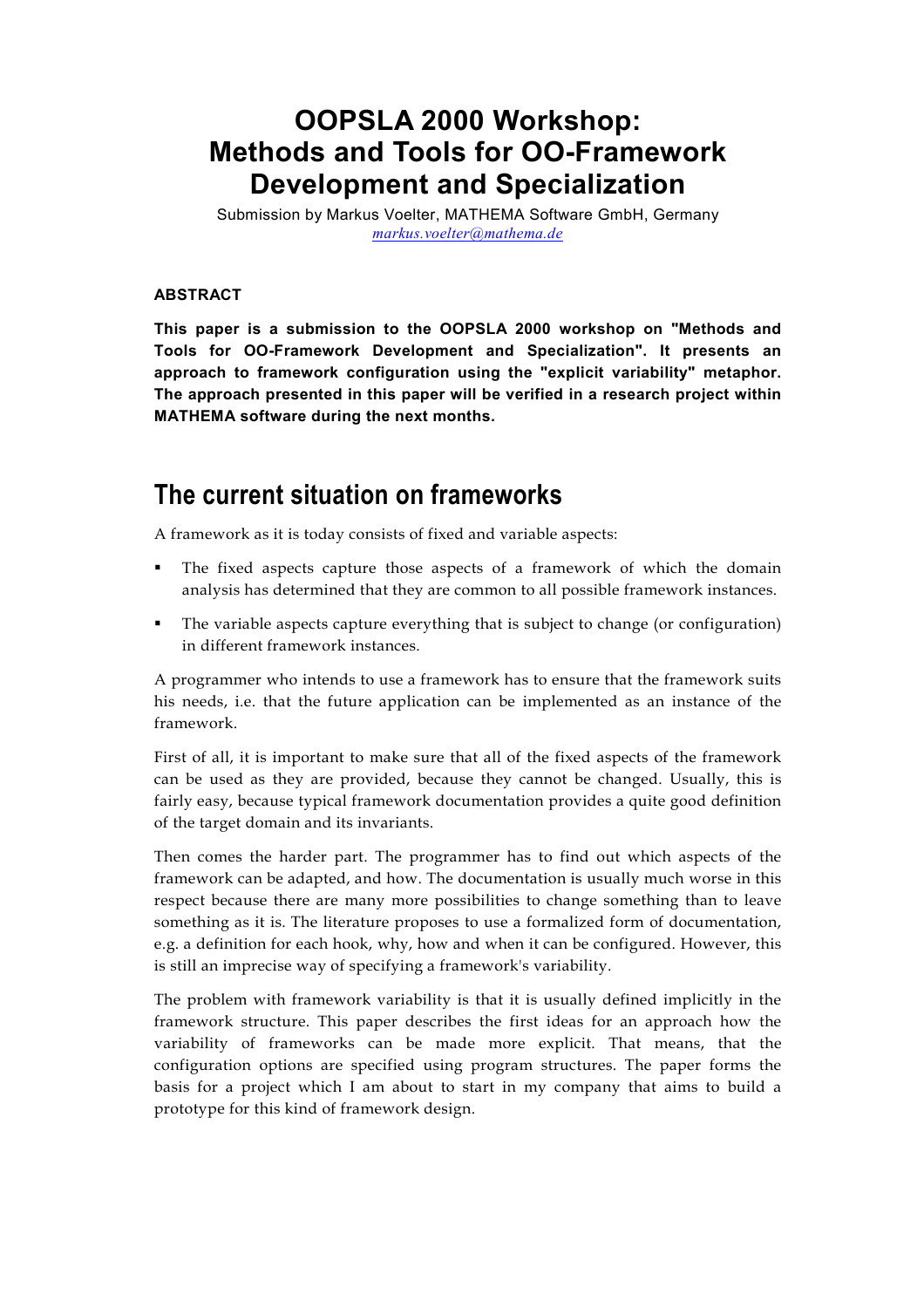# **Explicit Variability in Frameworks**

**Preliminary Definition:** *Explicity variability means, that the variable aspects of a framework are explicitly represented in the framework and externally visible. Therefore, the framework's variable aspects can be browsed or configured with the help of a tool, and after configuration, a framework's configuration can be validated.*

## **Goals**

- Using a generic tool, a framework's variable aspects should be made visible.
- Each variable aspect (i.e. hot spot, hook) should contain a) its documentation b) the type of variability (i.e. switch, subclassing, etc) and c) the valid configuration options.
- The generic tool should provide a way to configure all variable aspects and shoud provide help in doing so, e.g. by letting the user select one of the options, or by generating code based on user input. However, using the tool must not be mandatory.
- The framework instance should then validate its own configuration. This includes e.g. checking pre- or postconditions on user-supplied classes or running test cases.

## **Ways to get there**

#### **FRAMEWORKS FEATURES AS PROGRAM STRUCTURES**

The single most important aspect is an idea borrowed from generative programming and feature oriented domain analysis (FODA). There, the variability in a family of applications is modeled using features. A feature of an application can be mandatory or optional, a feature can be implemented by one of multiple alternartives, etc. There can also be interdependencies among features, or, more general, valid or invalid configurations. A feature diagram is a prominent way to visualize features and their dependencies.

A framework also has features that can be modeled using these techniques. Explicit framework design includes a runtime representation of a feature model. The model contains constraints which define a valid framework configuration and before a framework instance runs, these constraints are validated, ensuring that a framework runs only in a valid configuration; this prevents many kinds of runtime errors.

The model can be configured with the help of a tool. Each feature contains information about how it can be configured and, depending on the "how", helps the programmer in doing so, either by documentation or by providing alternatives which the user can select. Code generation will also be an alternative. The tool can request some parameters from the user and, based on this input, generate code that will be used as part of the framework.

By defining defaults for specific features or feature combinations, a framework could be configured on different "levels of detail".

Framework features could be of user-defined types; for example, this will allow explcitly representation of patterns in framework design: A user registers a certain